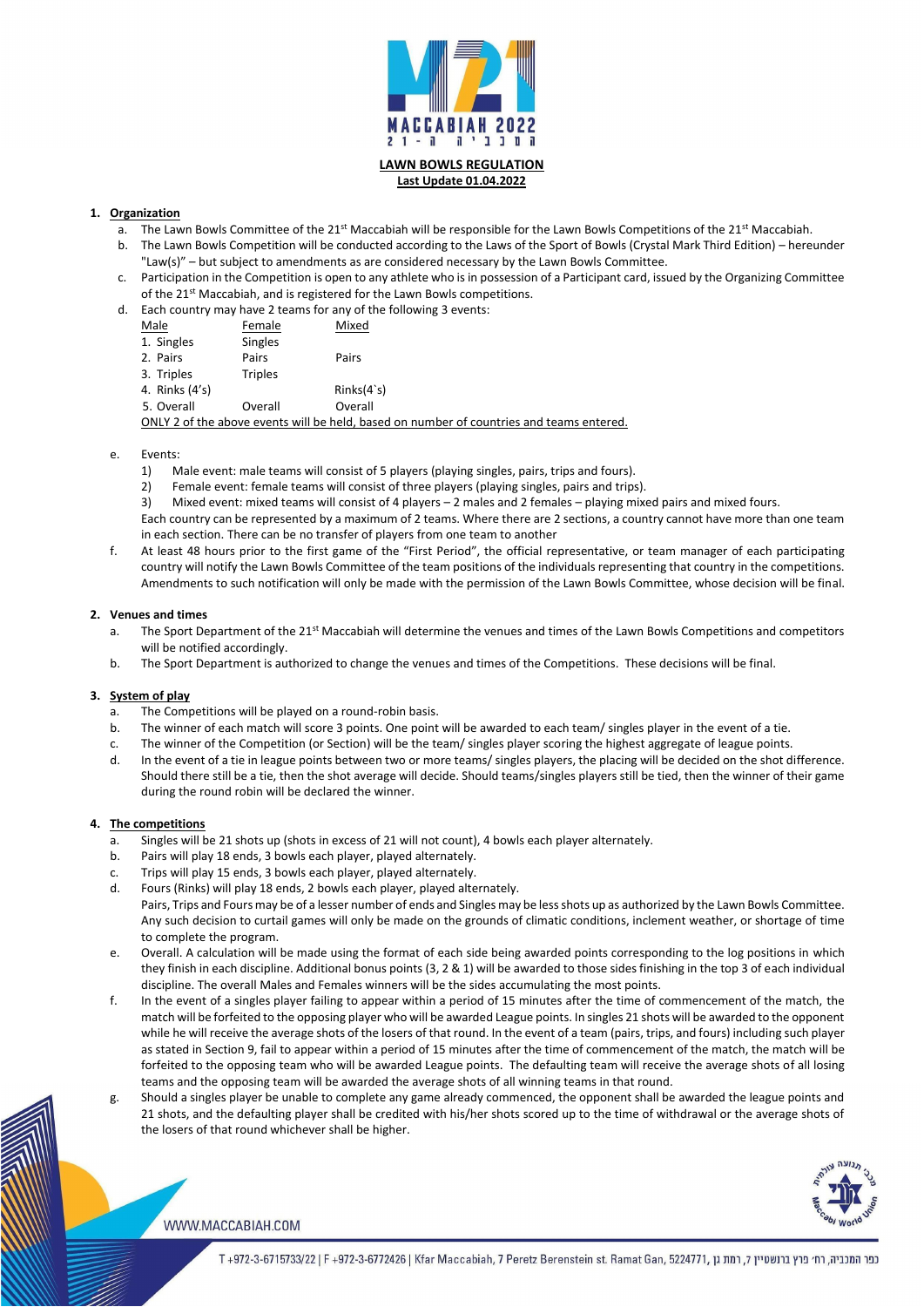

- h. Should a player in a team have to withdraw during the Tournament, the player's place may be taken by a substitute in terms of clause 9. Should a singles player have to withdraw, his place will be taken by a member of his team and the latter's place will be taken in terms of clause 9.
- i. The Lawn Bowls Committee will arrange an official Practice Day for all participants
- j. All players will play in their country Maccabi attire and play in flat soled shoes
- k. All bowls must meet the requirements of the said Laws of the Sport of Bowls, other than validity of bowls date.

#### **5. Trial Ends**

- a. One trial end in each direction will be allowed for all games in accordance with Law 5.1. In trial ends players can use any combination of bowls taken from different sets.
- b. Trial ends will commence fifteen minutes prior to the official starting time.

- a. After delivering their first bowl, players will only be allowed to walk up to the head under the following circumstances.
- b. Singles game
	- the opponents: once in each end.
- c. Pair's game (each player playing three bowls)
	- the leads: after delivery of their third bowl; and
	- the skips: once in each end.
- d. Triple's game (each player playing three bowls)
	- the leads: after delivery of their third bowl;
	- the seconds: after delivery of their third bowl; and
	- the skips: once in each end.
- e. Four's game (each player playing two bowls)
	- the leads: after the second player in their team has delivered their second bowl;
	- the seconds: after delivery of their second bowl;
	- the thirds: after delivery of their second bowl; and
	- the skips: once in each end.

#### **6. Re-spotting The Jack**

- a. If a jack in motion passes completely outside the boundaries of the rink of play, comes to rest in any hollow in the face of the bank, or rebounds to a distance of less than 20 meters from the mat line, the end should not be declared dead. Instead, the jack should be placed with the nearest point of the jack to the mat line at the central 2 meters spot.
- b. If the spot is partly or completely covered by a bowl, the jack should be placed as close as possible to the covered spot between and in line with that spot and the corresponding spot at the opposite end of the rink, without touching a bowl. Law 56.5.4.

#### **7. RESTRICTING MOVEMENT OF PLAYERS DURING PLAY**

A player standing at the head while his opponent delivers his first bowl, will be deemed to have utilized his visit to the head.

#### **8. Slow play**

In the event that the umpire decides that a player/team is playing slowly, the umpire will warn the singles player/skip of the team and if the slow play continues the umpire may further restrict movement of players as allowed in Section 7.

#### **9. Additional Players and Substitutes**

- a. In the event of a player of one side withdrawing due to illness, or failing to appear at the commencement time of the match, the order of choice is as follow:
	- 1) The manager/coach/captain.
	- 2) Player drawn from the pool of reserves selected by the Lawn Bowls Committee (The player will be drawn before each game).
- b. One substitute is allowed in pairs, trips and fours.
- c. A substitute is not allowed to skip.
- d. No substitute will be allowed for singles (other than as stated in clause 4 h.(

#### **10. Umpires**

The umpires and markers will be nominated by the Umpires Committee of the LBAI and appointed by the Lawn Bowls Committee.

#### **11. Smoking**

No smoking is permitted on or around the green or in the club house.

#### **12. Interpretation and decisions**

The interpretation of these regulations and the Laws of the Sport of World Bowls will be made by the Lawn Bowls Committee.





כפר המכביה, רח׳ פרץ ברנשטיין 7, רמת גן ,6724771, T+972-3-6715733/22 | F+972-3-6772426 | Kfar Maccabiah, 7 Peretz Berenstein st. Ramat Gan, 5224771